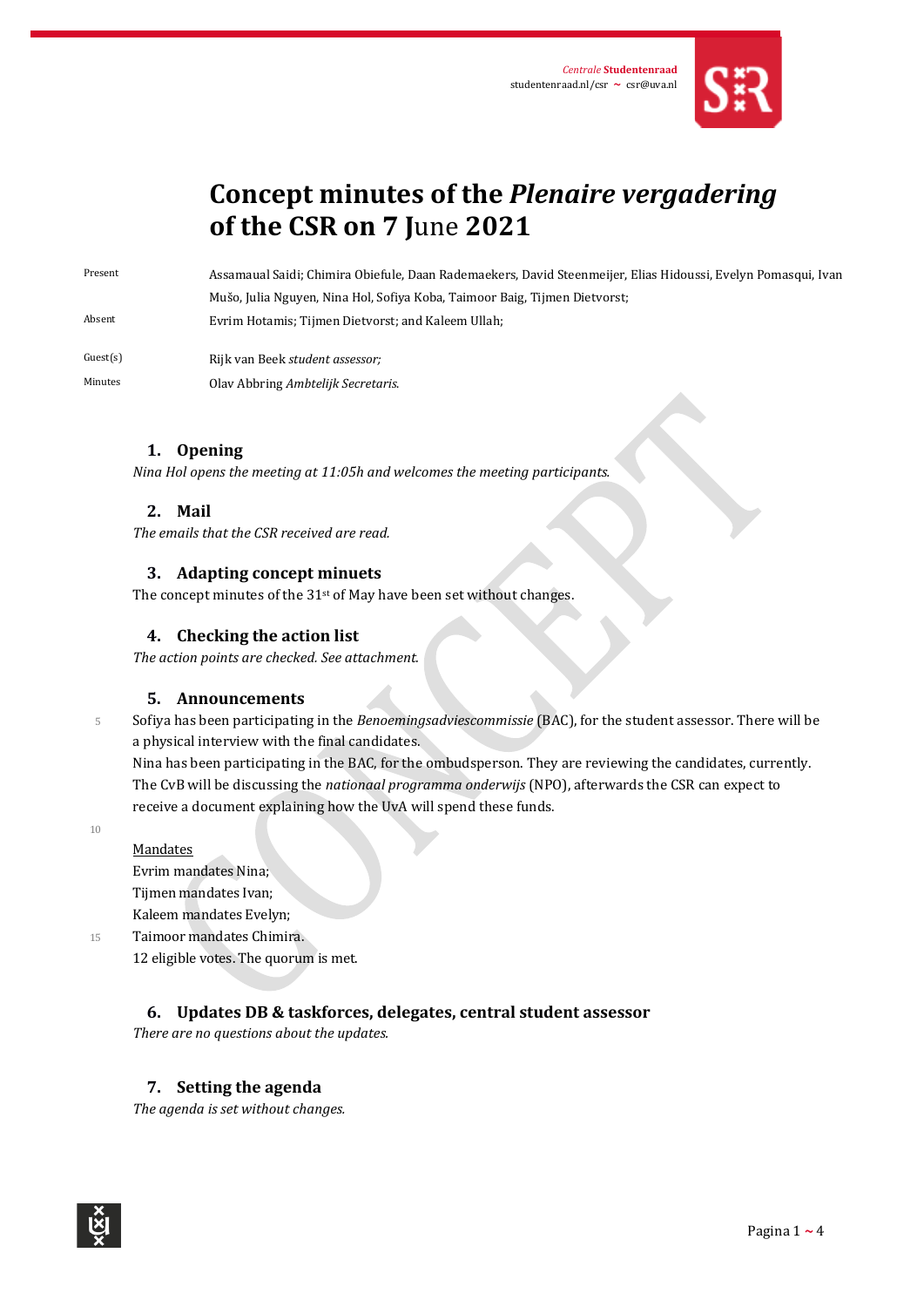

## **8. Profiling fund**

The CSR has been asked for give consent on the profiling fund. There was no input from the CSR members on 20 the profiling fund. The student assessor did take up contact, and discussed it with the CSR's file holder, David. This discussion resulted in questions, that will be asked during the upcoming OV.

### **9. Proctoring**

There was a judgement on the proctoring court case. The decision was not in the CSR's favour. The CSR has to decide, on how they will proceed. Nina is in a working group, about digital education after corona. She has informed them, that the CSR wants to be involved, if the UvA wants to continue using proctoring. 25 The decision on using proctoring was made, with the condition that it will only be used to facilitate exams during COVID. The CSR should start a discussion on how exams will be conducted, during the new study year.

One issue is that international students, that cannot travel to Amsterdam, might need to use proctoring to take exams. For next study year a distinction can be made, that students that are not able to attend the university 30 physically can take a proctored exam.

Based on the current situation, the CSR will not proceed with legal steps, on using proctoring.

# **10. CSR support for the queer reading list for the department of communication**

#### **science**

A student has reached out to the CSR. They want to provide a reading list, for the department of communication science. It is asked whether the CSR should support advising a specific list of books to read, or 35 to just advice the message that it is important to read literature written, with the queer perspective, in mind.

**Voting proposal:** The CSR 20-21 decides in favour of co-signing the reading list and statement created for the department of communication science.

In favour: 13

40 Against: 0

Blanco: 1

Abstain: 0

*The CSR 20-21 decides in favour of co-signing the reading list and statement created for the department of communication science. (decision)*

45

Chimira will inform the student, that the CSR co-signs the reading list and statement, about the queer reading list **[action]**.

### **11. Fair play agreement**

The elections have ended. The CSR could change the fair play agreement, so the next CSR can use this for next year's elections. This CSR can also wait with amending the agreement, and let the following CSR change the 50 agreement.

A temperature check will be held, to see what the current attendees think, about voting on the amendment, right now. There are 3 people 'hot' on changing it now, 5 people are 'neutral' and 3 are 'cold'.

55 There will be no voting on the amendments for the fair play agreement.

*Taimoor leaves the meeting*

## **12. Bilingual translation policy**

The CSR currently does not always receive documents that are sent to give consent or advice on, in both Dutch and English. The CSR wants to adopt a policy, stating that the they want to receive all documents in both 60 Dutch and English.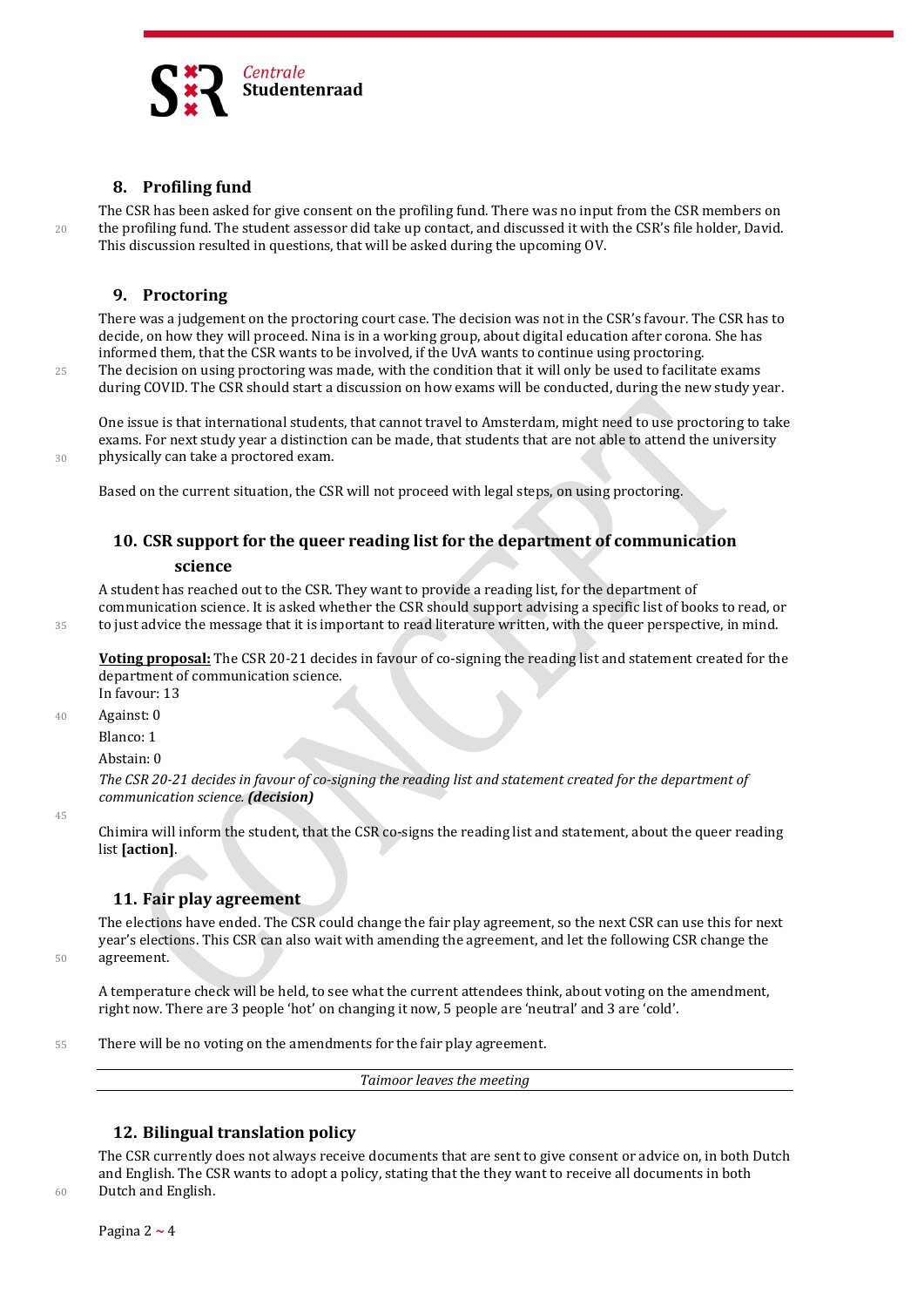

**Voting proposal:** The CSR 20-21 decides in favour of the bilingual translation policy. In favour: 14 Against: 0 Blanco: 0

65 Abstain: 0

*The CSR 20-21 decides in favour of the bilingual translation policy. (decision)*

Elias will write a letter, to inform the CvB about the adopted bilingual translation policy and Elias will announce and explain the entails during the upcoming IAO, to the CvB **[action]**.

70

### **13. Sustainability officer**

The CSR wants the UvA to have a unit of people, focussed on sustainability. **Voting proposal:** The CSR 20-21 decides in favour of establishing of the sustainability unit at the UvA. In favour: 14

Against: 0

75 Blanco: 0

Abstain: 0

*The CSR 20-21 decides in favour of establishing of the sustainability unit at the UvA. (decision)*

Ivan will meet with the Green Office, to finalize the proposal for a sustainability unit, within the UvA. And Ivan 80 will write a letter, informing the CvB, that the CSR is in favour of establishing a sustainability unit at the UvA **[action]**.

### **14. W.V.T.T.K. / Any other business**

Evelyn and Olav will schedule a physical meeting, to discuss the amendments for the fair play agreement and the election regulations, in two weeks **[action]**. The CSR members will be informed on the set date, so they can choose to join this meeting.

85 The transfer period will be either from the  $26<sup>th</sup>$  of August until the 29<sup>th</sup> of August, or the 2<sup>nd</sup> of September until

### **15. Input requests for the FSRs / to the media**

Elias asks the delegates to ask their FSRs to respond to the email, to formulate a letter, about mental health. Evelyn asks the delegates to remind the FSRs to give input on the election regulations.

## **16. Evaluating the PV**

*The CSR members evaluate the PV.*

### **17. Questions + closing the meeting**

<sup>90</sup> *11:50 Nina closes the meeting.*

the 5th of September.

## **Decisions**

| 210607-01 | The CSR 20-21 decides in favour of co-signing the reading list and statement created for the          |
|-----------|-------------------------------------------------------------------------------------------------------|
|           | department of communication science.                                                                  |
| 210607-02 | The CSR 20-21 decides in favour of the bilingual translation policy.                                  |
| 210607.03 | The CSR $20-21$ decides in favour of establishing of the sustainability unit at the $U_{\rm V}\Delta$ |

**210607-03** The CSR 20-21 decides in favour of establishing of the sustainability unit at the UvA.